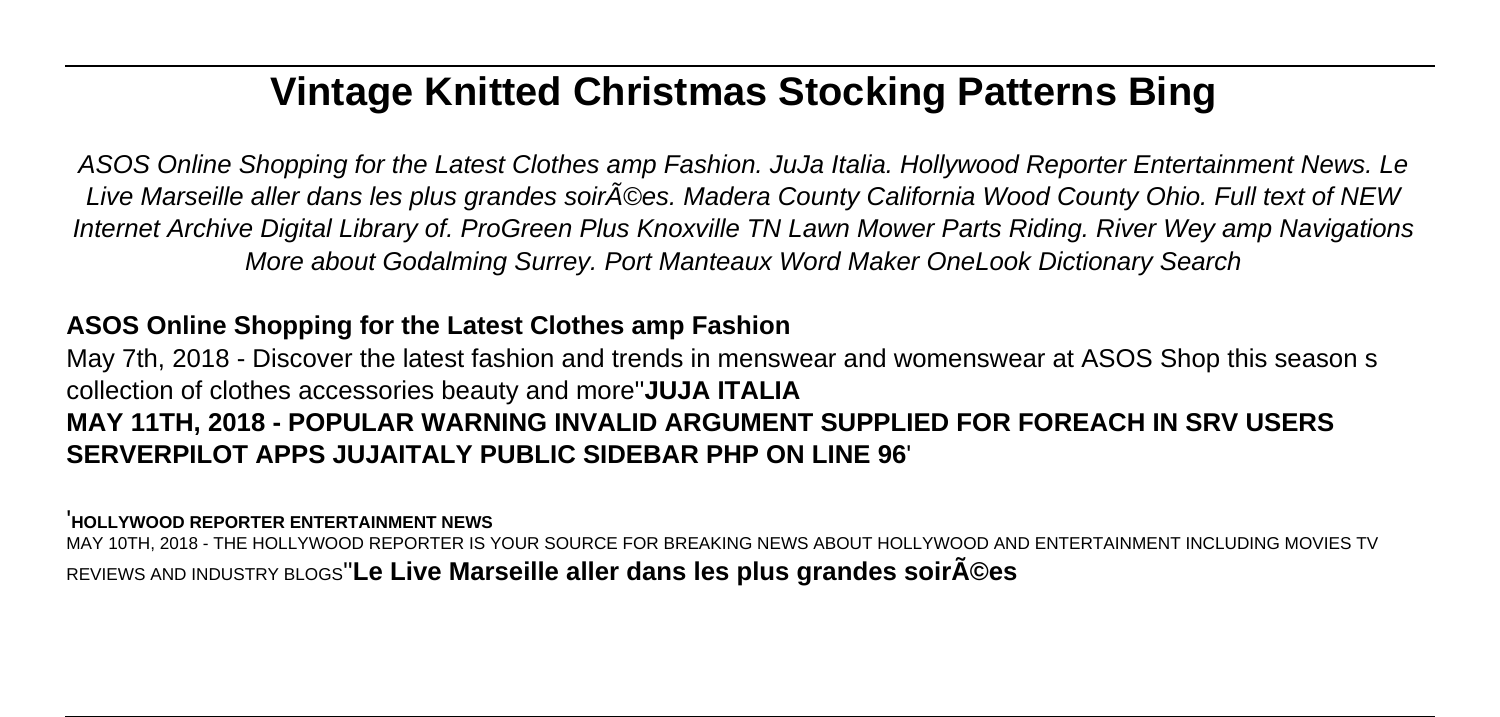May 11th, 2018 - Retrouvez toutes les discoth que Marseille et se retrouver dans les plus grandes soir©es en discoth $\tilde{A}$ "que  $\tilde{A}$  Marseille" madera county california wood county ohio **may 7th, 2018 - madera county california wood county ohio**''**Full Text Of NEW Internet Archive Digital Library Of** May 7th, 2018 - Search The History Of Over 327 Billion Web Pages On The Internet''**ProGreen Plus Knoxville TN Lawn Mower Parts Riding**

May 10th, 2018 - ProGreen Plus just announced the season opening of their retail store at 7128 Oak Ridge Highway in Knoxville TN ProGreen Plus has a full line of parts including

carburetors tires batteries belts blades starters trimmer string PTO clutches and much more'

#### '**River Wey amp Navigations More about Godalming Surrey**

May 10th, 2018 - WEY MANY TWINS It seems that there may be something in the water in Godalming or at least that s what many mums in the area are saying I m told Godalming

has the highest population of twins in Surrey said Melanie Wiseman of the twins and multiples club based at the Wharf Children s Centre